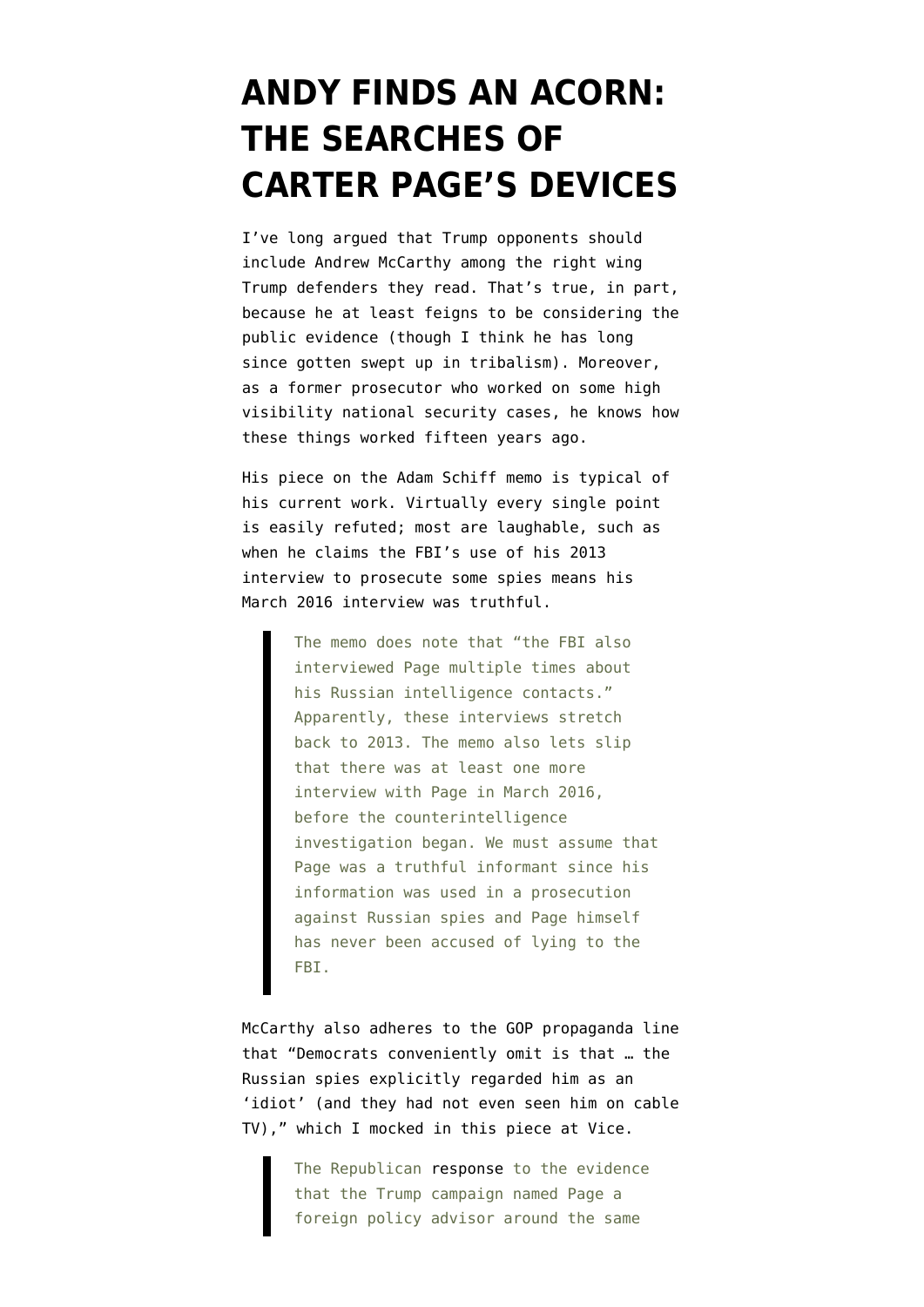time the FBI interviewed him over suspected ties with Russian spies is perhaps the most pathetic thing in here. Among other things, it complains that the Schiff memo doesn't mention that "a Russian intelligence officer called Page 'an idiot.'"

So the latest Memoghazi arguments might best be summarized this way: After Democrats convincingly argued Trump made a suspected Russian asset a key foreign policy advisor, Republicans insisted that doesn't matter because the suspected Russian asset was a moron.

On one point (a point I've been making), however, McCarthy is right.

The Schiff memo reveals, for the first time, that DOJ obtained a FISA order covering *both* electronic surveillance and "physical search." Not many people understand this, but DOJ uses physical search orders not just to authorize FBI agents to search through a person's home, but also to search through that person's electronic devices (and cloud providers' cloud storage). As I explained in my post on [FISA and the Space-](https://www.emptywheel.net/2017/09/27/fisa-and-the-space-time-continuum/)[Time Continuum](https://www.emptywheel.net/2017/09/27/fisa-and-the-space-time-continuum/), using a physical search order allows the government to search far back in time.

> Domestically, there are two kinds of collection: 1805, which is the collection of data in motion — an old fashioned wiretap, and 1824, which is called a "physical search" order. The government likes to hide the fact that the collection of data at rest is accomplished with an 1824 physical search order, not 1805. So an 1824 order might be used to search a closet, or it might be used to image someone's hard drive. Most often, 1805 and 1824 get combined, but not always (the FISC [released a breakdown](https://www.emptywheel.net/2017/05/03/i-con-the-record-transparency-bingo-playing-card/) for these last year).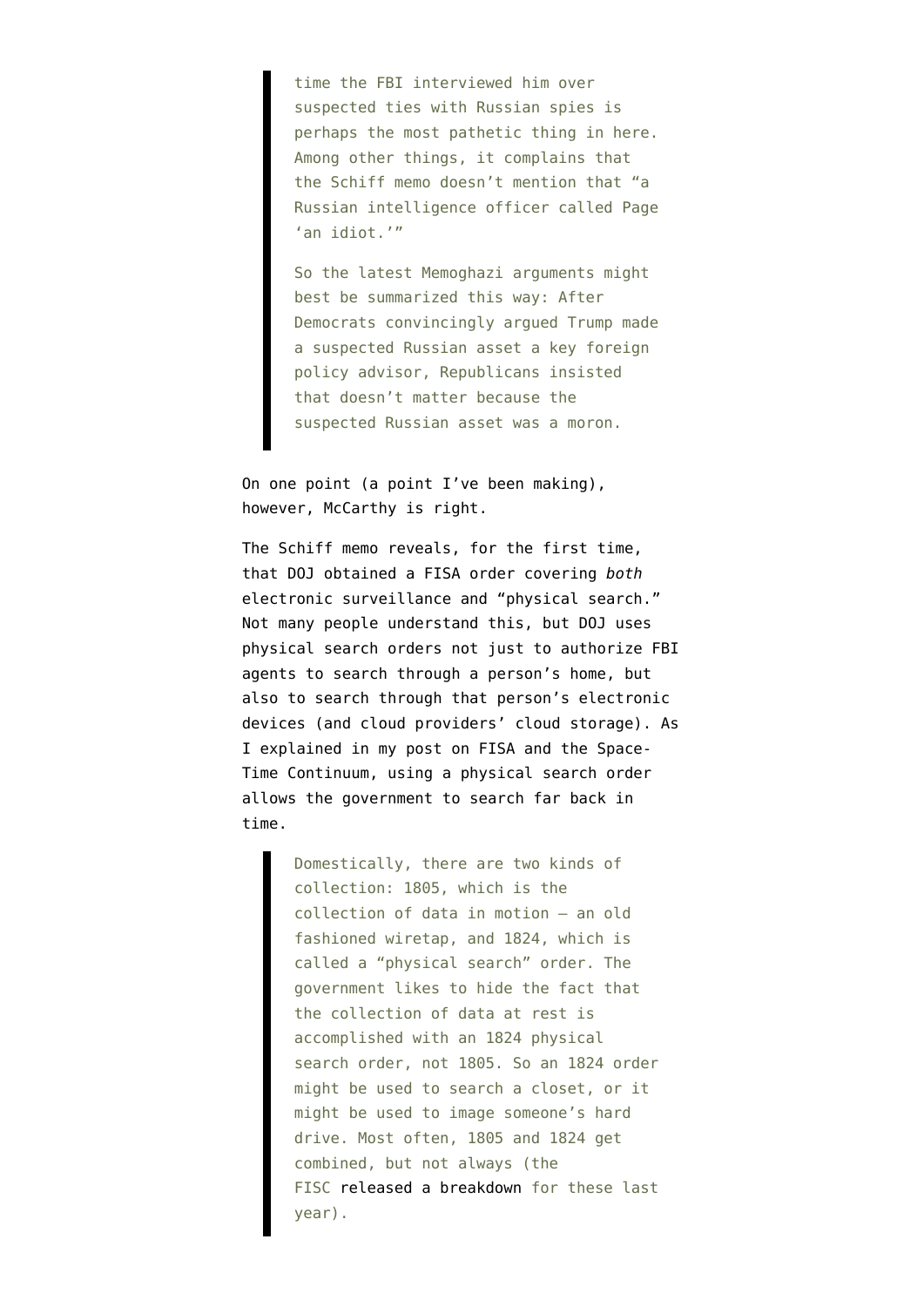Of course (as the Gartenlaub case will show), if you image someone's hard drive, you're going to get data from well before the time they've been under a FISA order, quite possibly even from before you've owned your computer.

In Keith Gartenlaub's case, a physical search order was used to conduct a black bag search of his home, during which the FBI imaged and subsequently searched the saved hard drives from the last three computers Gartenlaub had used, going back a decade, which is how FBI found child porn that hadn't been accessed in a decade.

And, as McCarthy notes (though without explaining the electronic/physical distinction), in the case of Carter Page, *depending on what minimization procedures the FISC imposed*, a physical search order approved on October 21, 2016 might allow FBI to search his devices for communications he had between March and September 2016, when he was a member of the Trump campaign.

> What Democrats fail to mention is that the surveillance enabled the FBI to intercept not only his forward-going communications but also any stored emails and texts he might have had. Clearly, they were hoping to find a motherlode of campaign communications. Remember, Page was merely the *vehicle* for surveillance; the *objective* was to probe *Trump* ties to Russia.

I've [explained](https://www.emptywheel.net/2018/02/05/nunes-is-so-dumb-he-missed-the-most-likely-way-the-trump-campaign-might-have-been-wiretapped/) that the near-certainty that NSA obtained a 705(b) order on Page for when he traveled to Moscow, London, and the Emirates in December and January would make such backwards looking surveillance even more likely.

I'm not sure that amounts to using Page as a *vehicle* to surveil the Trump campaign. Depending